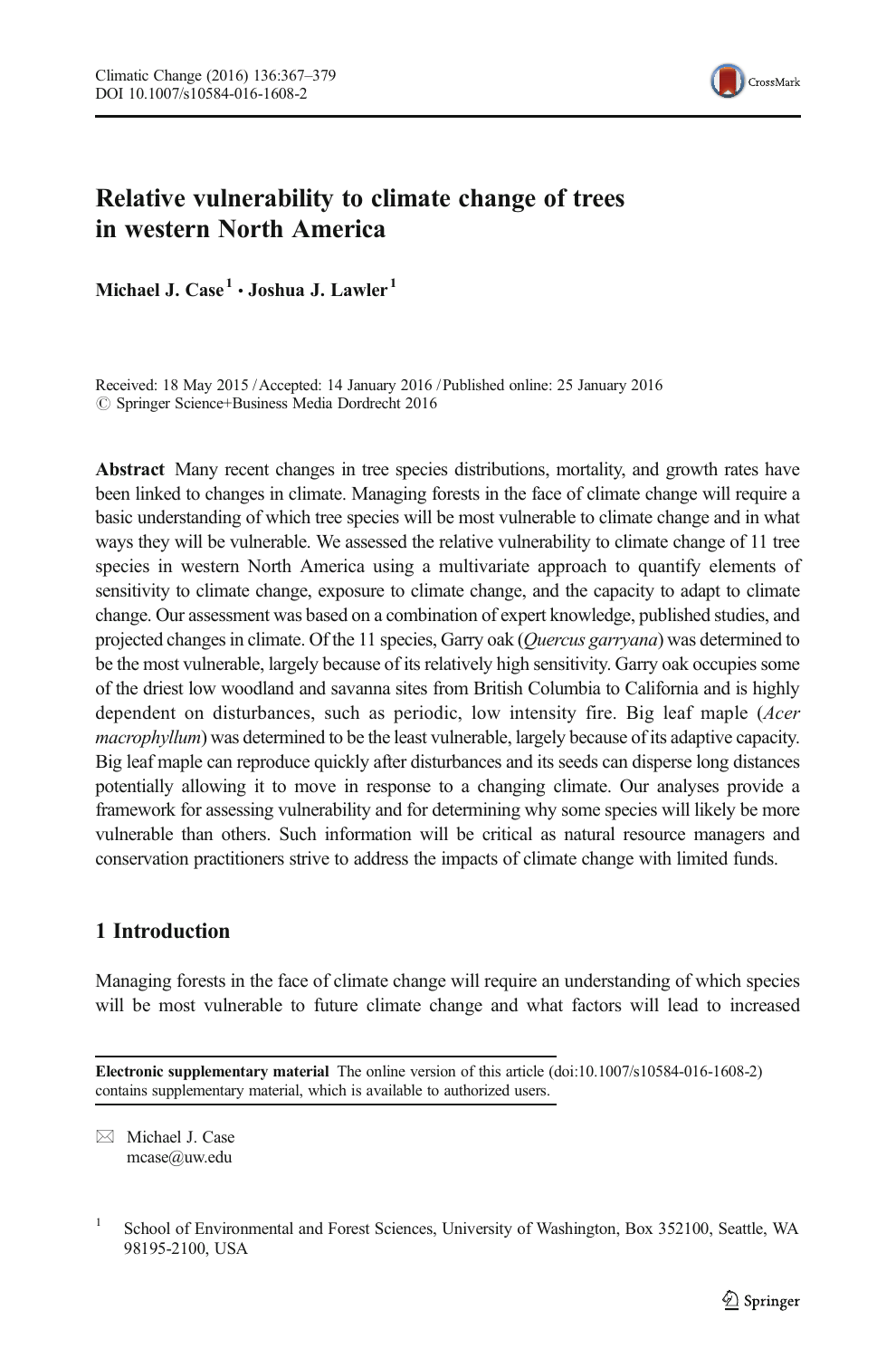vulnerability or resilience. Vulnerability can be seen as being a function of sensitivity, exposure, and adaptive capacity (IPCC [2001](#page-11-0), Turner et al. [2003](#page-11-0), Schröter et al. [2005\)](#page-11-0). The sensitivity of an individual species is generally characterized by its ability to withstand changes in climate and is largely a product of a species' natural history including life history traits, interspecific relationships, physiological factors, dependencies on sensitive habitats, and relationships with disturbance regimes. Exposure can be defined as the degree of climatic change or climate-induced change likely to be experienced by a species and is determined by the character, magnitude, rate, and variability of climate change (Dawson et al. [2011](#page-10-0)). Estimates of potential future exposure can be derived from projected changes in climate and climate-driven changes in fire regimes, hydrology, invasive species, and land–use. Although initial definitions of vulnerability considered adaptive capacity in terms of human-related responses, we recognize a variation of this definition that characterizes adaptive capacity as the ability of a species to cope with climate change by persisting in situ or moving to more suitable locations (Dawson et al. [2011](#page-10-0)). This ability to respond physiologically or behaviorally to the effects of climate change is influenced by both intrinsic and extrinsic factors such as: reproductive strategy, genetic variability, phenotypic plasticity, dispersal distance and barriers, and landscape permeability (how easy it is to move through the landscape in question). Several of these factors could also be used to describe the acclimation of species to climate change.

Using sensitivity, exposure, and adaptive capacity, vulnerability assessments can identify 1) which species are most vulnerable, 2) why those species are vulnerable, and 3) which factors can potentially be leveraged to reduce vulnerability (Williams et al. [2008](#page-12-0), Foden et al. [2013](#page-10-0)). Several recent studies have assessed vulnerability to climate–change for trees species (e.g., Coops and Waring [2011,](#page-10-0) Devine et al. [2012,](#page-10-0) Booth [2013](#page-10-0), Vieilledent et al. [2013\)](#page-12-0). However, these studies have focused largely only the most common and economically important species and most have assessed one or two components of vulnerability, but not all three—sensitivity, exposure, and adaptive capacity.

Here, we assess the vulnerability to climate change of 11 ecologically diverse tree species in western North America. We conducted a series of workshops throughout the region to synthesize knowledge and insight on species' sensitivities and adaptive capacities from experts and groups of experts. Combining this information with climate-change projections and information gleaned from the literature, we assessed vulnerability using a four–step approach. First, we compiled expert knowledge of the 11 tree species to produce estimates of the sensitivity of each. Second, we assessed potential exposure by quantifying the magnitude of climate change projected across the range of each species. Third, we assessed each species' adaptive capacity using information on species' reproductive strategies, dispersal abilities, and climatic breadths derived from the literature and expert knowledge. Finally, we quantified the multivariate dissimilarity between each species and a reference species with low vulnerability to assess relative vulnerability.

# 2 Methods

#### 2.1 Tree species

We assessed the vulnerability to climate change of 11 tree species in western North America: Pacific silver fir (*Abies amabilis*), grand fir (*Abies grandis*), noble fir (*Abies procera*), big leaf maple (*Acer macrophyllum*), subalpine larch (*Larix lyallii*), western larch (*Larix occidentalis*),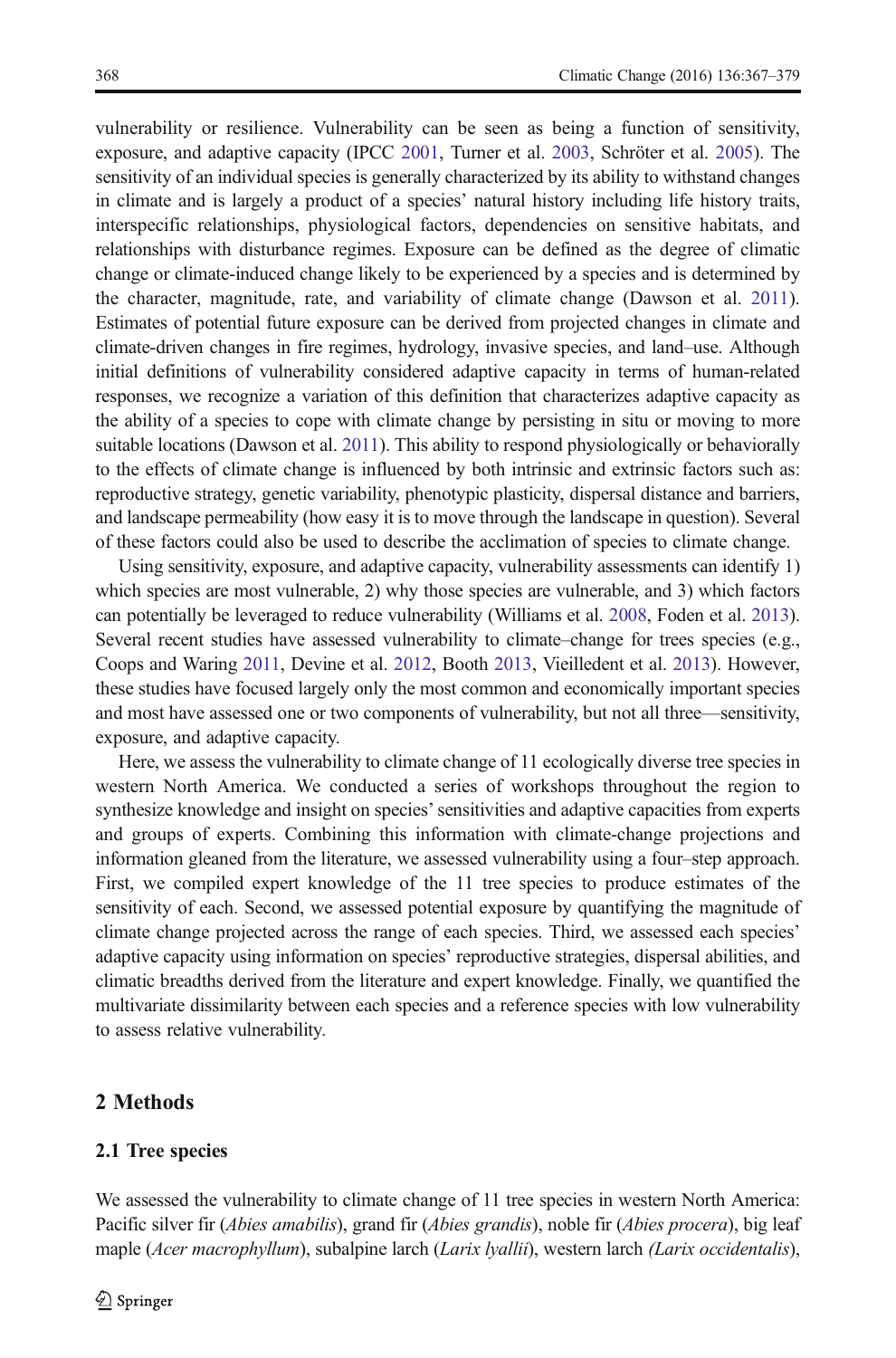whitebark pine (Pinus albicaulis), western white pine (Pinus monticola), Garry oak (Ouercus garryana), Pacific yew (Taxus brevifolia), and western redcedar (Thuja plicata). We chose these species based on input from 10 regional natural resource managers who requested that

we focus on a diverse set of regional tree species that are ecologically and economically important but less well-studied and that represent a wide range of life–history traits, climate sensitivities, and adaptive capacities.

#### 2.2 Experts and working groups

We identified approximately 50 individuals as being experts on the 11 tree species and invited them to participate in five workshops (held between 2011 and 2012) or to work independently to record information about relative sensitivity and adaptive capacity of the species. Workshops were focused on assessing sensitivity and adaptive capacity and we did not present climate change projections. Experts had a diversity of backgrounds and experience but all held advanced graduate degrees in ecology, forestry, and/or biology. Experts were selected based on their experience and were employed by U.S. Forest Service, U.S. National Park Service, University of Washington, Washington Department of Natural Resources, and a number of regional tribes. In some cases, we approached higher-level managers in the agencies and they identified the experts for us.

The goal of expert workshops was to identify the sensitivity of species to climate change by going through a series of questions related to each of the sensitivity factors below, details of which can be found online (Case et al. [2015\)](#page-10-0). To counter some of the inherent biases of expert judgment, we formalized our workshop procedure by employing an expert-elicitation approach (Martin et al. [2012\)](#page-11-0). To demonstrate the use of the database and calibrate the expert scoring system, we required everyone to work methodically through one of the predetermined species. Collecting information on the sensitivity of species in such a way also creates more consistency and transparency with the use of expert opinion. In all workshops, there were a number of relevant questions that spurred further discussion and therefore this portion took about 2 hours to complete. The procedure of working through an example species as a group provided the experts with training on assessing sensitivity as well as an opportunity to ask questions and get clarification, and ensured that participants were interpreting the questions in the same way. After the example species was completed, experts either broke into groups or worked independently to assess the sensitivity of additional species. In some cases, individual experts were invited to work independently to assess the sensitivity of species and relied heavily on scientific literature. However, these individuals were also trained and calibrated to assess sensitivity by working through an example species.

For each of the sensitivity factors listed below, experts provided both a sensitivity score ranging from one (low sensitivity) to seven (high sensitivity) and a confidence score ranging from one (low confidence) to five (high confidence). Although we explored qualitative assessments earlier in the project, these scales were identified as being relevant and appropriate by experts. Individual scores were averaged when more than one expert assessed a species. In the case of conflicting reference materials or opinions, experts were asked to apply their knowledge and seek resolution, which all did, eventually. Experts also provided additional information, including more detailed comments as to why a species might be more or less sensitive and citations when applicable.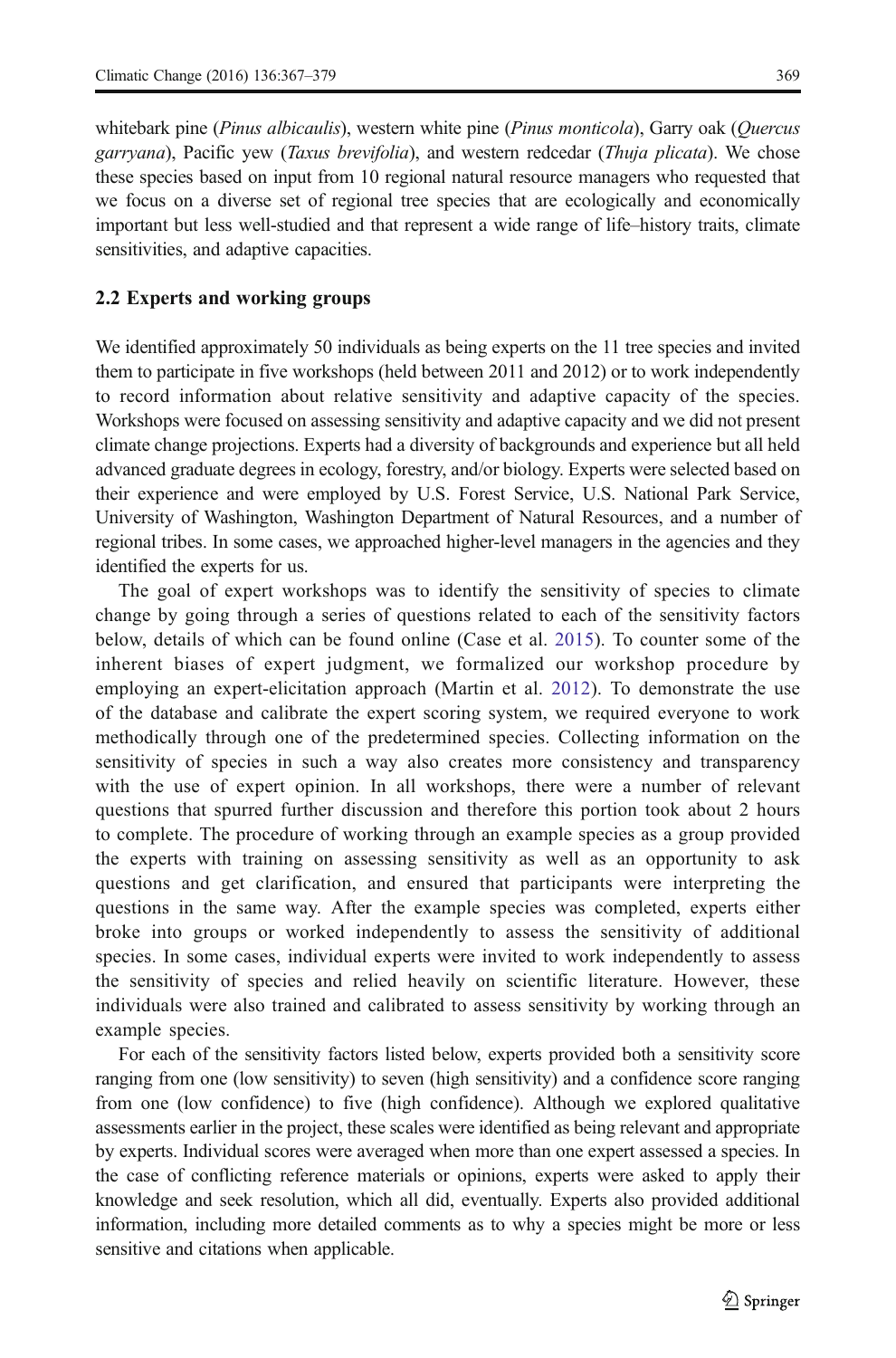#### 2.3 Sensitivity

We assessed six aspects of sensitivity: 1) the degree to which the species is a generalist or specialist, 2) how physiologically sensitive the species is to changes in temperature, precipitation and carbon dioxide, 3) whether the species depends on sensitive habitats, 4) dependence on disturbance regimes, 5) climate-dependent ecological relationships, and 6) interacting nonclimatic stressors (see Supplementary Material (SM) Table S-1). After these sensitivity factors were assessed, we calculated an overall climate change sensitivity score based on the Euclidean distance between the sensitivity scores for each species and a hypothetical reference species with low sensitivity. This hypothetical reference species had very low sensitivity scores for each of the six sensitivity factors – each factor was given a score of 1, thereby making it less sensitive than any of the species in the data set. The hypothetical reference species represents a species that was a generalist, was not physiologically sensitive to changes in temperature, precipitation, or carbon dioxide, did not depend on sensitive habitats, was not dependent on disturbance regimes, did not have climate-dependent ecological relationships, and had little to no relationships with interacting non-climatic stressors.

This type of analysis – measuring the multivariate distance between a given observation and a hypothetical reference observation – has been used in other regional vulnerability assessments and has been shown to provide unique results compared to other assessment techniques and account for the covariance substructure of the data (Smith et al. [2003](#page-11-0)). We used a hypothetical reference species with low scores because we wanted high sensitivity scores (larger Euclidean distances) to represent higher levels of sensitivity, which would correspond to higher vulnerability. Because different approaches to combining diverse metrics into a single measure often produce different results and can be more or less sensitive to changes in the inputs, we conducted a sensitivity analysis on our multivariate measure of sensitivity (SM).

#### 2.4 Exposure

We assessed exposure by quantifying the magnitude of change in multivariate climate space between historical climatic conditions and an ensemble of projected future climates across a species' current geographic range. Species' distributions were derived from digital representations of species range maps (USGS [1999\)](#page-11-0). We used ClimateWNA to downscale historical data and future climate projections to a  $1-km^2$  grid. ClimateWNA is a program that generates both directly calculated and derived climate variables for specific locations across western North America (Wang et al. [2012\)](#page-11-0) using Parameter–elevation Regressions on Independent Slopes Model (PRISM, Daly et al. [2002\)](#page-10-0) and ANUSPLIN. ANUSPLIN is a smoothing approach that interpolates multi–point and multivariate data using thin plate smoothing splines (Hutchinson [1989](#page-11-0)). We generated values for mean annual, seasonal, and monthly climate for the period of 1961 to 1990.

We used climate projections from the IPCC Fourth Assessment Report run for the SRES A2 greenhouse–gas emissions scenario. The A2 emissions scenario represents a world with increasing population growth, regionally oriented economic development, slower development, and implementation of new technologies (Nakicenovic and Swart [2000\)](#page-11-0). We used projections from each of the five following general circulation models (GCMs) averaged over the years 2070 to 2099: BCCR-BCM2.0, CCCma-CGCM3.1, CSIRO-MK3.0, INM-CM3.0, and MIROC-3.2MEDRES (IPCC [2007\)](#page-11-0).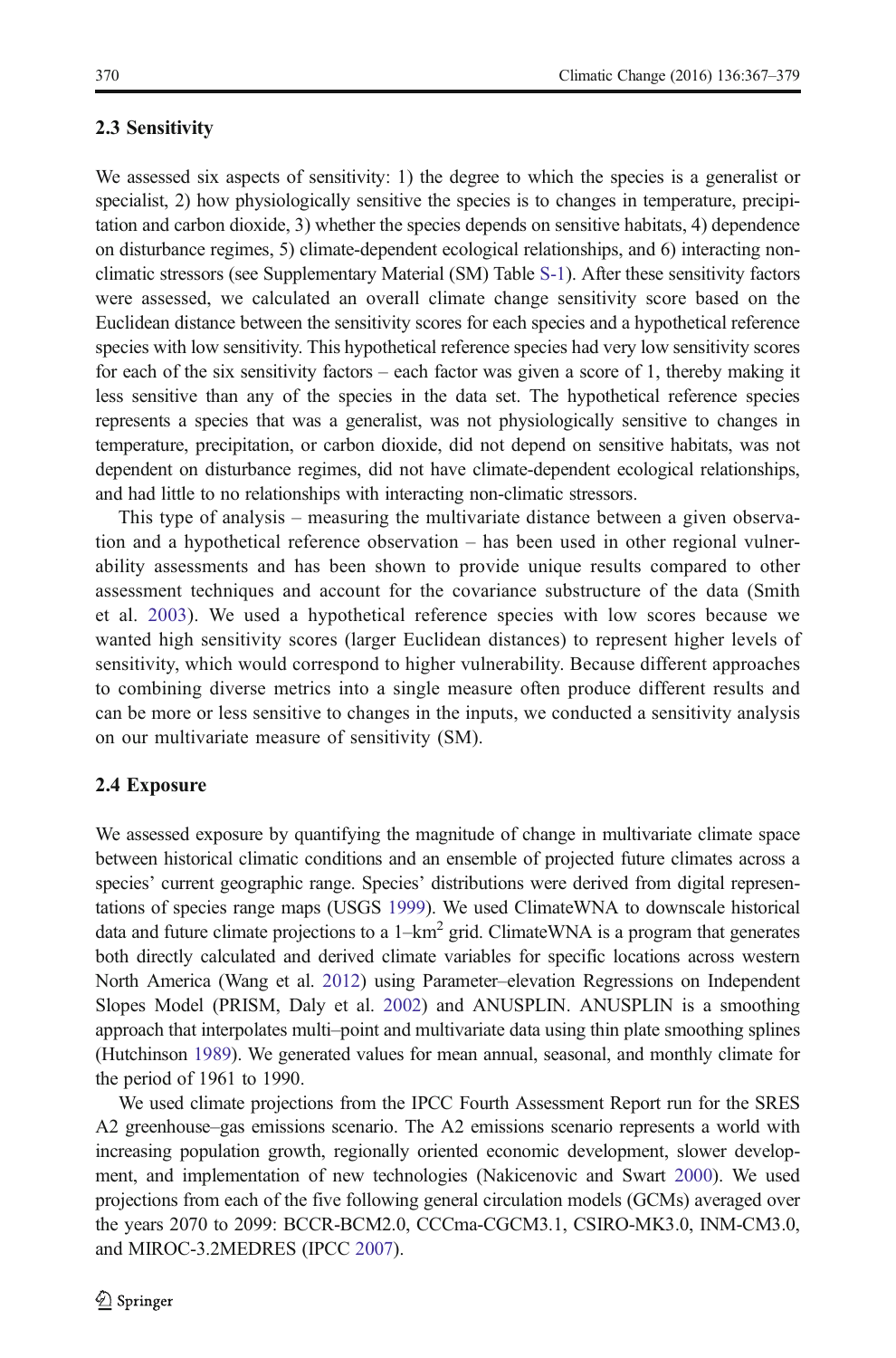We chose 11 climate variables to represent exposure: mean annual temperature, mean temperature during the warmest month, mean temperature during the coldest month, the difference in temperature between the warmest and the coldest month, mean maximum temperature during spring, mean maximum temperature during winter, precipitation falling as snow, mean total precipitation for the driest month, mean total precipitation during the wettest month, mean total precipitation during autumn, and Hargreaves climatic moisture deficit. These variables represent the spatial variability of climate across the study area and are biologically important controls of tree growth (McKenzie et al. [2003\)](#page-11-0). We normalized each climate variable by subtracting the mean and dividing by the standard deviation from both the historical and future climate datasets. This was done to ensure that all variables would be

ical inter–annual climate variability (Williams et al. [2007](#page-12-0)). We calculated the Euclidean distance between historical climate and each of the five future climate projections for each grid cell and all 11 climate variables. We then averaged these Euclidean distance values in each cell and calculated the mean value of all cells across an individual species' distribution. Because we did not apply sensitivity and adaptive capacity spatially across individual species' distributions, we represented exposure with one number for each species (i.e., the mean of the Euclidean distance of all grid cells across the species' distribution). We calculated an overall exposure score using the Euclidean distance between the mean Euclidean distance scores for each species and a hypothetical low Euclidean distance reference score of 0.1. We used a reference score of 0.1 because it is less than the calculated Euclidean distance scores between historical climate and each of the five future climate projections for the 11 climate variables (see Figure S-1). We also calculated the exposure score using Euclidean distance to be consistent with the sensitivity score. And, again, we chose a low reference score so that our metric of exposure would increase with increasing exposure, which would correspond to increasing vulnerability.

equally weighted and so that future climate–change trends would be emphasized over histor-

#### 2.5 Adaptive capacity

To quantify adaptive capacity for each tree species, we assessed reproductive strategy, dispersal ability, and climatic breadth. We included reproductive strategy as an aspect of adaptive capacity because species that can recover from low numbers rapidly are more likely to be able to withstand rapidly changing climates (Pianka [1970\)](#page-11-0). Rapid population growth can also help maintain genetic variability in some populations (Lande [1988\)](#page-11-0). These same species may also be able to colonize new suitable locations following climatic change. We included dispersal ability as a factor of adaptive capacity because species that are poor dispersers will be less likely to be able to move from areas that climate change renders unsuitable or into areas that become newly climatically suitable. We defined dispersal ability as a function of maximum annual dispersal distance and the relative influence of dispersal barriers. Barriers, such as mountains, arid lands, clearcuts, and agriculture, will reduce the ability of some tree species to disperse. Reproductive strategies and dispersal abilities were quantified and separately ranked on a scale of one (high reproductive strategy and dispersal ability greater than 100 km) to seven (low reproductive strategy and dispersal ability of less than 1 km) by experts for each of the 11 tree species. As with sensitivity, the experts quantified these scores and more detailed information, including references. We assessed climatic breadth as the range of climates that each species occupies. Species that occupy a wider range of climates are likely to be able to better adapt to climate change as they are likely to either have relatively high levels of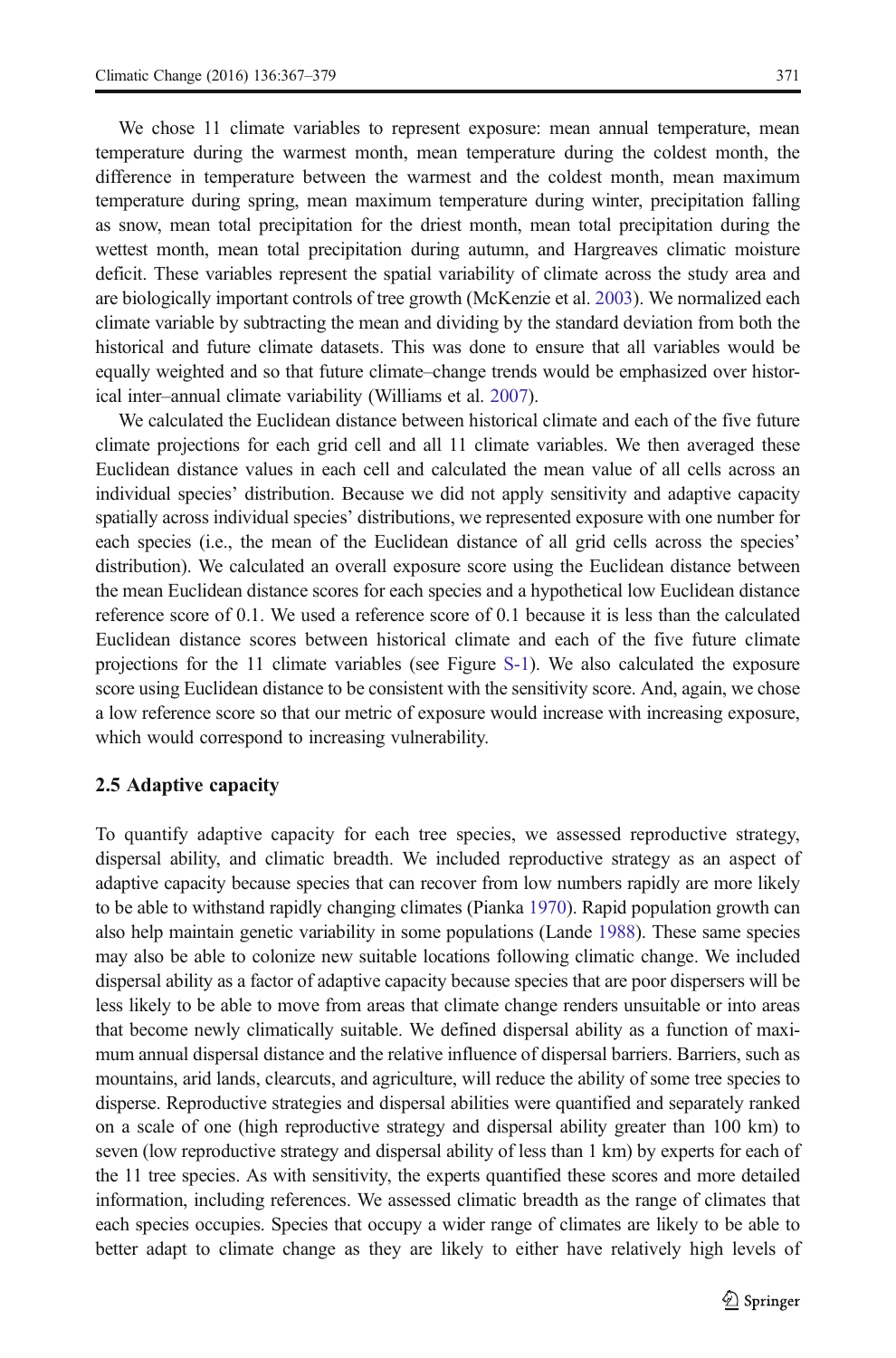phenotypic plasticity or they have relatively high genetic diversity (Brown [1995](#page-10-0)). We used the USGS Climate-Vegetation Atlas of North America (Thompson et al. [1999](#page-11-0)) to estimate the climatic breadth of each of the 11 species (SM).

We calculated an overall adaptive capacity score using the Euclidean distance between the adaptive capacity scores for each species and a hypothetical reference species with high adaptive capacity. This hypothetical reference species had scores of 1 for reproductive strategy and dispersal ability and a score of 8 for climatic breadth (which is the largest score possible), representing a species that is able to quickly reproduce, disperse long distances, and that occupies a large range of climates. We chose to use a reference species with high adaptive capacity so that larger Euclidean distances corresponded with low adaptive capacity, which would lead to higher vulnerability. Again, we conducted a sensitivity analysis to investigate the effects of removing each of the three adaptive capacity factors.

#### 2.6 Calculating vulnerability

To quantify vulnerability, we calculated the Euclidean distance between the scores for sensitivity, exposure, and adaptive capacity for each species and a hypothetical reference species with low vulnerability. We chose to use a reference species that accentuated the differences between the 11 species and a species that would not be much affected by climate change – that is a species with low sensitivity, low amounts of expected exposure, and a strong ability to adapt. Our hypothetical reference species had scores of 1 for sensitivity (low sensitivity), 0.1 for exposure (low exposure), and 1 for adaptive capacity (high adaptive capacity). We explored the sensitivity of our results to the factors included in our vulnerability calculation by systematically removing each of the three vulnerability components and recalculated the Euclidean distance score for each species. We also explored two alternative approaches for combining the three vulnerability components (SM).

### 3 Results

#### 3.1 Sensitivity

The 11 species varied greatly in the degree to which they were expected to be sensitive to climate change (Fig. [1\)](#page-6-0). Big leaf maple was deemed to be the least sensitive, with scores of two or less across all six of the sensitivity factors. Subalpine larch, whitebark pine, and Garry oak, on the other hand, were determined to be highly sensitive to climate change. All three species were identified as being dependent on one or more sensitive habitats and as having ecological relationships that are sensitive to climate change, however, their sensitivities to the other factors differed. Subalpine larch was identified as being highly physiologically sensitive to changes in temperature, whereas Garry oak was seen to be highly sensitive to changes in disturbance regimes. Whitebark pine had the highest sensitivity to interacting non-climatic stressors.

The confidence that the experts put in their sensitivity assessments varied both by species and by sensitivity factor (Fig. [1](#page-6-0)). Their estimates of sensitivity for individual factors for a given species ranged from a low of one, for interacting non-climatic stressors for western larch to a high of five for four of the six different factors across the 11 species. The average confidence score across all species was four. Confidence was greatest on whether a species was dependent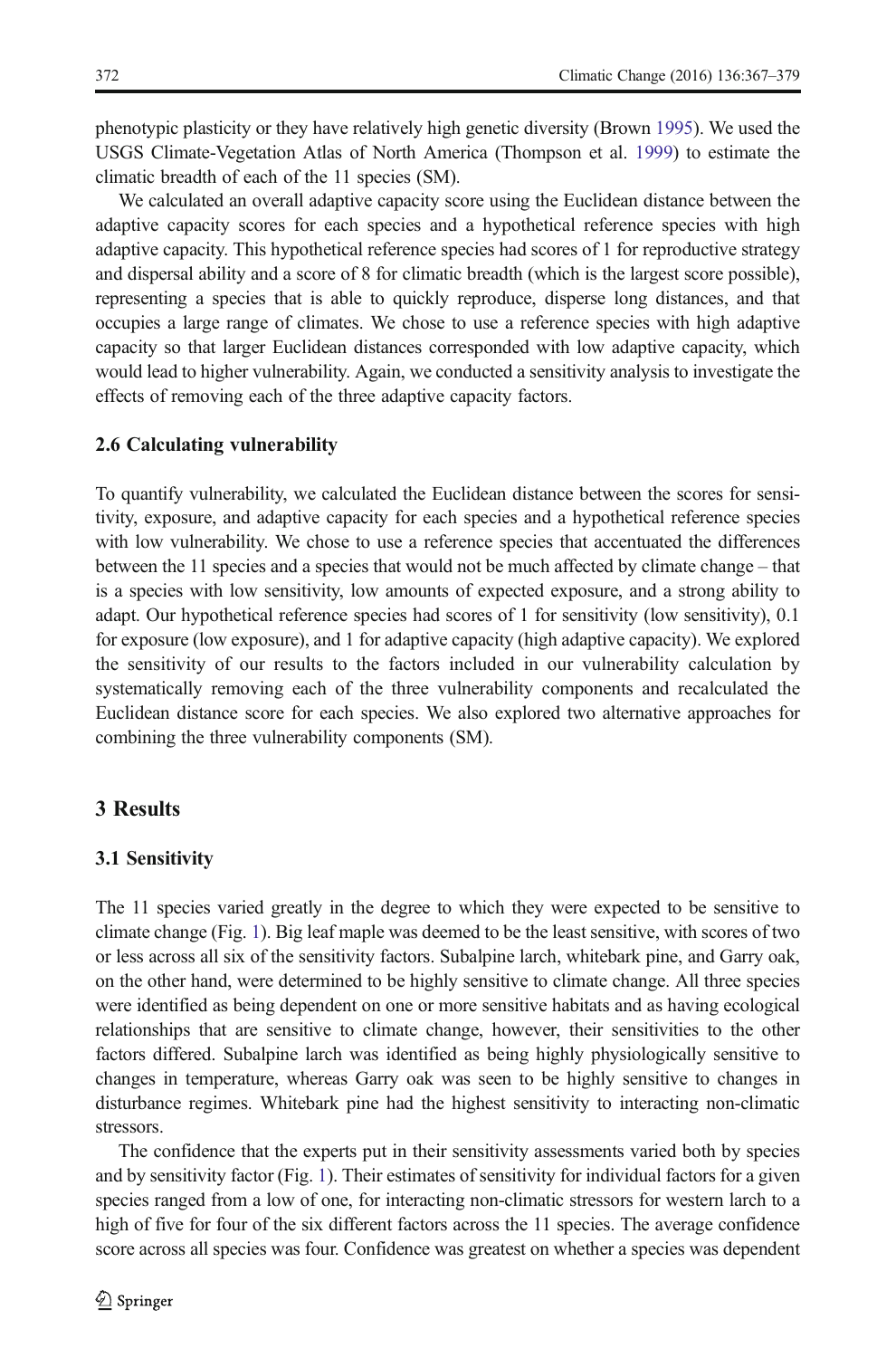<span id="page-6-0"></span>

Fig. 1 Climate change sensitivity factors and confidence scores for 11 tree species. Confidence scores are numeric scores embedded on the left side of each horizontal bar and were assessed on a scale from one (low confidence) to five (high confidence). Sensitivity scores, represented by horizontal bars, were assessed on a scale from one (low relative sensitivity) to seven (high relative sensitivity). Overall sensitivity scores are summarized in Table [1](#page-8-0) (A). Tree species codes are: ABAM – Pacific silver fir (Abies amabilis), ABGR – grand fir (Abies grandis), ABPR – noble fir (Abies procera), ACMA – big leaf maple (Acer macrophylla), LALY – subalpine larch (Larix lyallii), LAOC – western larch (Larix occidentalis), PIAL – whitebark pine (Pinus albicaulis), PIMO – western white pine (Pinus monticola), QUGA – Garry oak (Quercus garryana), TABR – Pacific yew (Taxus brevifolia), and THPL – western redcedar (Thuja plicata)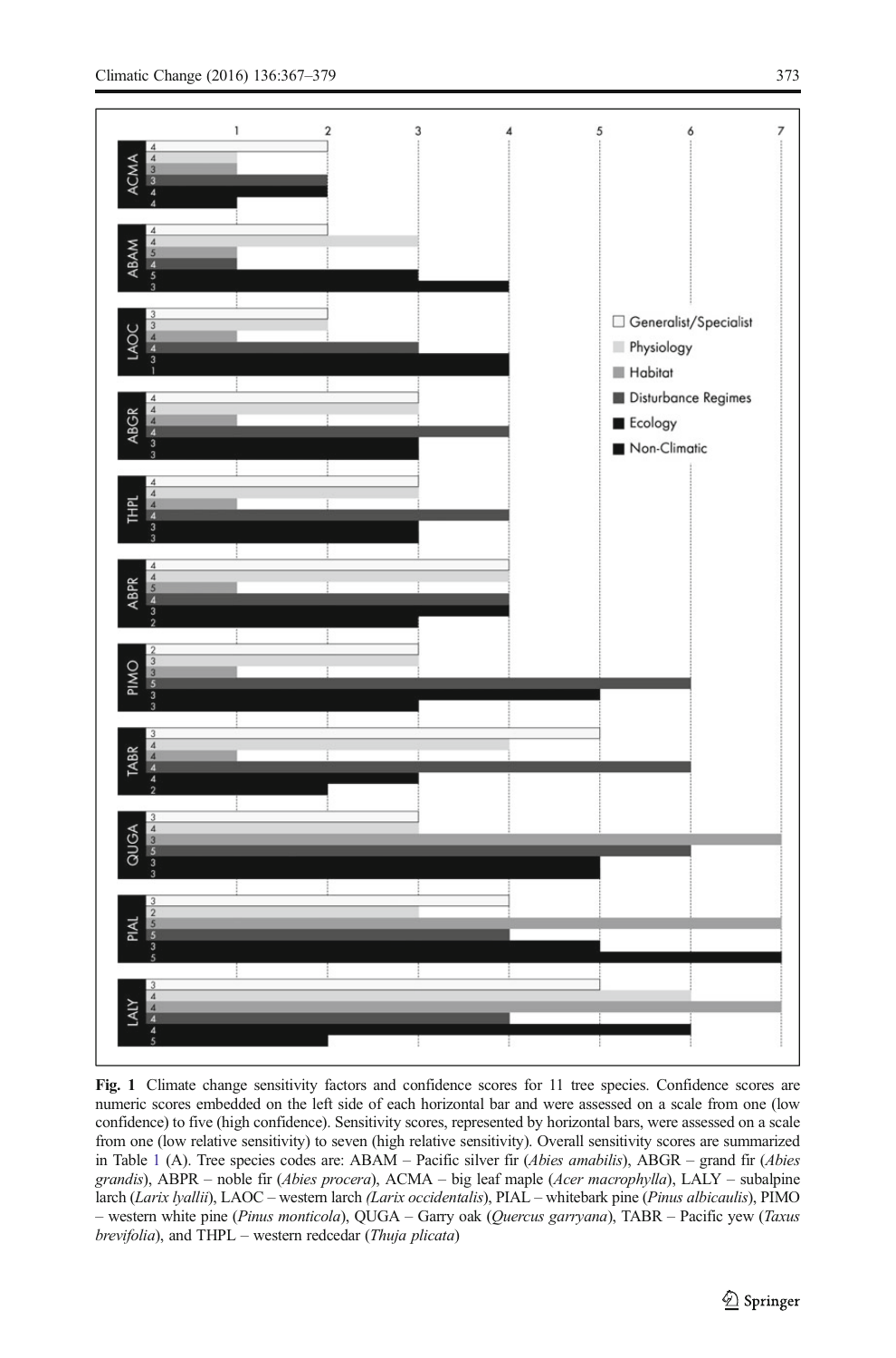on disturbance regimes and lowest on whether there were interacting non-climatic stressors. Interacting non-climatic stressors also had the largest variance in confidence scores. Experts were most confident in the sensitivity scores for Pacific silver fir and least confident for western larch.

The overall ranking of sensitivity scores, as calculated by Euclidean distance, was relatively resilient to minor changes in which sensitivity factors were included. We found that removing any one of the six sensitivity factors produced relatively little change in the sensitivity rankings (Table S-2). We also calculated sensitivity with an additive algorithm, which resulted in a slight change in the ranking of some species; however, the ranking of the three most and three least sensitive species was unaffected (Table S-2).

#### 3.2 Exposure

Among the 11 species, western larch and Pacific silver fir are projected to experience the most climatic change across their distributions followed by noble fir (Figure S-1). These relatively high exposure scores are largely explained by the substantial projected decrease in precipitation that falls as snow, changes in precipitation during the driest and wettest months, and an increase in the mean temperature of the warmest month (Table S-3). These species also have large proportions of their distributions in the Cascade Mountains in Washington and Oregon, areas projected to lose a substantial amount of snow pack in the future.

#### 3.3 Adaptive capacity

Garry oak, subalpine larch, whitebark pine, and noble fir had the lowest adaptive capacity scores among the 11 species. Garry oak and whitebark pine were determined to have very limited dispersal abilities, in part because of barriers to dispersal. Garry oak was identified as being limited by land-use change, whereas whitebark pine was identified as being limited by mountains. Garry oak was also determined to have a relatively short maximum annual dispersal distance and a limited reproductive strategy. Noble fir and subalpine larch were determined to have low adaptive capacity scores largely because of their narrow climatic breadths.

The overall ranking of adaptive capacity scores was moderately sensitive to changes in which of the three adaptive capacity factors are included. Although the rankings did change somewhat (Table S-4), the species with the most and least adaptive capacity generally retained their rankings when individual factors were removed. Adaptive capacity scores calculated using an additive algorithm result in similar ranking as the multivariate analysis, with most of the changes occurring within the intermediately-ranked species (Table S-4).

#### 3.4 Relative vulnerability

Of the 11 tree species analyzed, Garry oak, subalpine larch, and whitebark pine were determined to be the most vulnerable to climate change (Table [1\)](#page-8-0). Their vulnerability stems from their relatively high sensitivity and their relatively low adaptive capacity. By contrast, big leaf maple was determined to be the least vulnerable due to a relatively low sensitivity to climate change and relatively high adaptive capacity. This relatively low vulnerability is anticipated despite the fact that big leaf maple was also projected to experience a relatively moderate to high degree of climate change.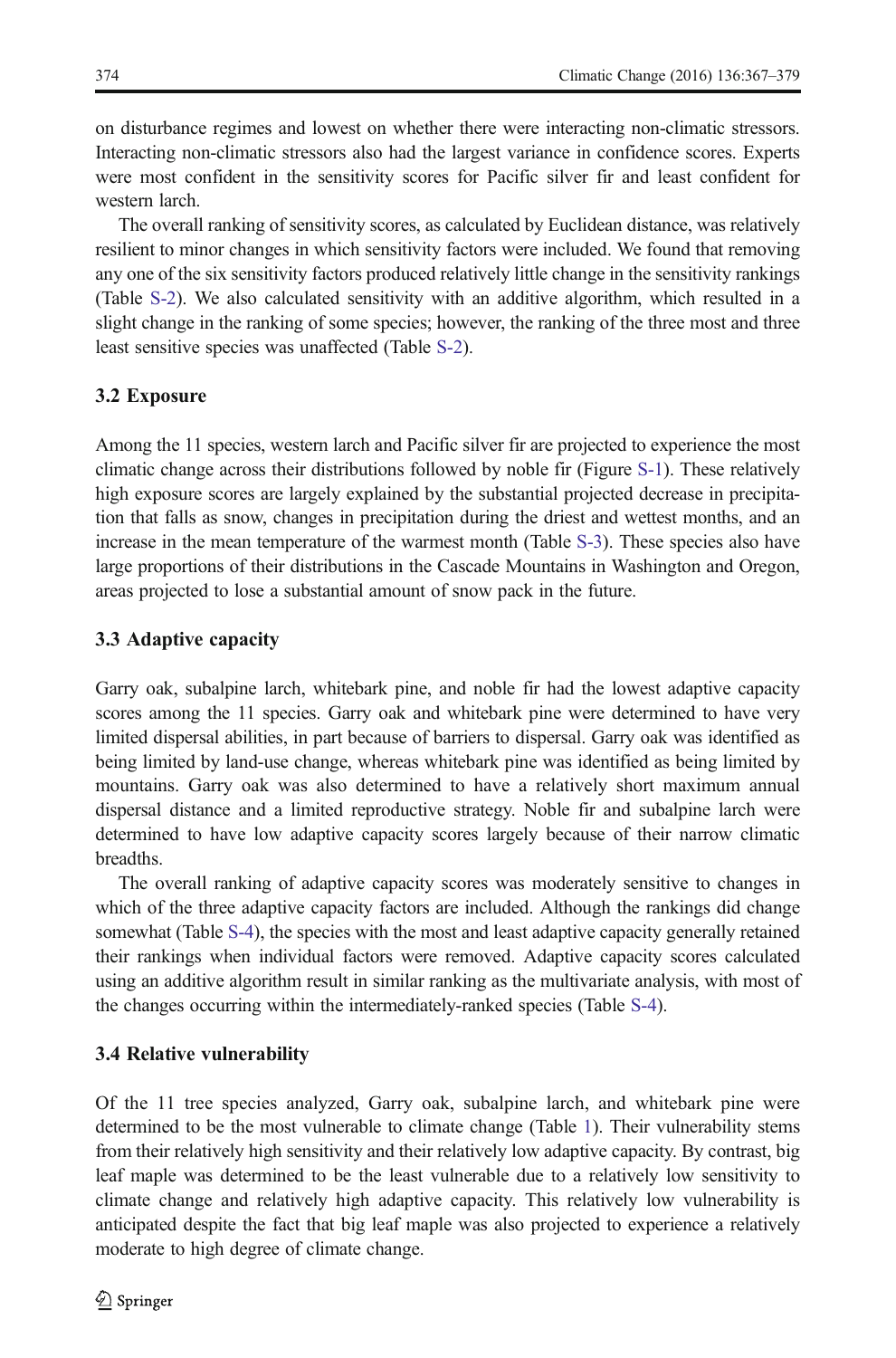<span id="page-8-0"></span>The multivariate vulnerability analysis was moderately sensitive to changes in which of the three vulnerability components were included. The vulnerability rankings changed only slightly when exposure or adaptive capacity scores were excluded but changed more when sensitivity scores were excluded (Table S-5). Combining the three components of vulnerability additively or multiplicatively produced similar rankings as did the multivariate analysis with slight changes in the middle-ranked species (Table S-5).

# 4 Discussion

Our results highlight just how variable species' vulnerabilities to climate change are likely to be. Granted, the 11 species in our study were chosen in part because they likely spanned a range of sensitivities and adaptive capacities, but nonetheless, they demonstrate a striking range of vulnerability. Understanding this variability, and particularly which species are likely to be more and less vulnerable, will be an essential first step in developing climate adaptation strategies and management actions to address climate change (Stein et al. [2014\)](#page-11-0). In addition to resulting in a ranking, vulnerability assessments, like the one presented here, have the potential

| Species               | Common<br>name           | Species<br>code | A) Sensitivity B) Exposure<br>Euclidean<br>distance score | Euclidean<br>distance score | C) Adaptive<br>capacity Euclidean<br>distance score | D) Vulnerability<br>Euclidean<br>distance score |
|-----------------------|--------------------------|-----------------|-----------------------------------------------------------|-----------------------------|-----------------------------------------------------|-------------------------------------------------|
| Ouercus<br>garryana   | Garry oak                | <b>OUGA</b>     | 10.0                                                      | 0.46                        | 7.7                                                 | 11.3                                            |
| Larix <i>lvallii</i>  | Subalpine<br>larch       | LALY            | 10.6                                                      | 0.47                        | 6.8                                                 | 11.2                                            |
| Pinus<br>albicaulis   | Whitebark<br>pine        | <b>PIAL</b>     | 10.5                                                      | 0.44                        | 6.5                                                 | 11.0                                            |
| Abies<br>procera      | Noble fir                | <b>ABPR</b>     | 7.4                                                       | 0.72                        | 6.5                                                 | 8.5                                             |
| Taxus<br>brevifolia   | Pacific<br>yew           | <b>TABR</b>     | 7.3                                                       | 0.66                        | 6.1                                                 | 8.1                                             |
| Pinus<br>monticola    | Western<br>white<br>pine | <b>PIMO</b>     | 6.3                                                       | 0.56                        | 5.3                                                 | 6.8                                             |
| Abies<br>grandis      | Grand fir                | <b>ABGR</b>     | 5.0                                                       | 0.49                        | 5.6                                                 | 6.1                                             |
| Thuja plicata         | Western<br>redcedar      | THPL            | 5.0                                                       | 0.61                        | 5.1                                                 | 5.8                                             |
| Abies<br>amabilis     | Pacific<br>silver fir    | ABAM            | 4.2                                                       | 0.86                        | 5.6                                                 | 5.7                                             |
| Larix<br>occidentalis | Western<br>larch         | <b>LAOC</b>     | 4.2                                                       | 0.86                        | 5.6                                                 | 5.7                                             |
| Acer<br>macrophylla   | Big leaf<br>maple        | <b>ACMA</b>     | 1.7                                                       | 0.69                        | 2.6                                                 | 1.9                                             |

Table 1 Euclidean distance scores of sensitivity, exposure, adaptive capacity, and vulnerability for 11 tree species in western North America

Euclidean distance scores were calculated between each species and a reference species with 1) low sensitivity, 2) low exposure, 3) high adaptive capacity, and 4) low vulnerability. Larger scores represent 1) higher sensitivity, 2) higher exposure, 3) lower adaptive capacity, and 4) higher vulnerability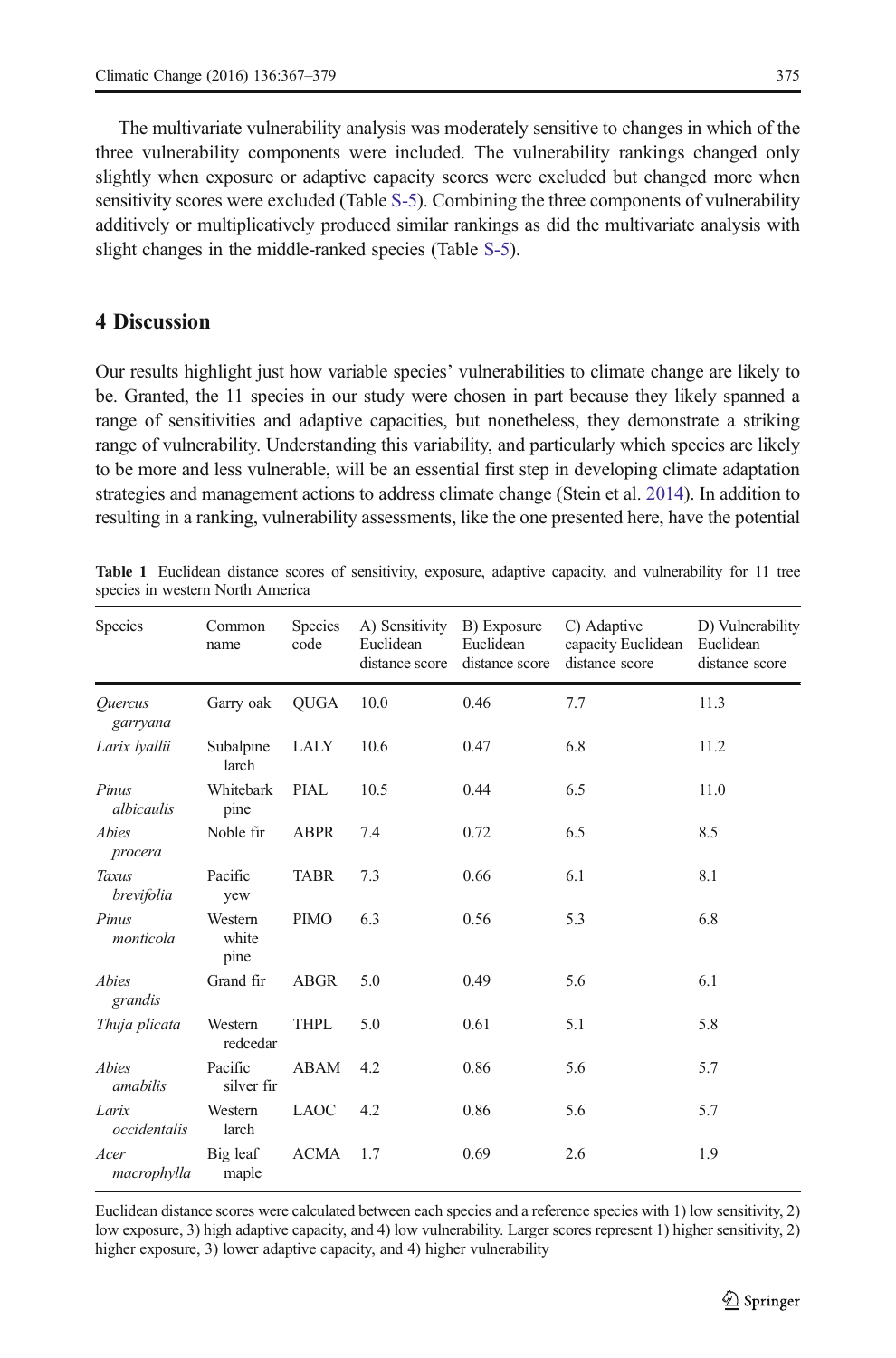to provide information about why species are more or less vulnerable to climate change and thus to inform the development of species-specific adaptation strategies (Glick et al. [2011\)](#page-11-0).

Our results identified three highly vulnerable tree species—Garry oak, subalpine larch, and whitebark pine. There are a number of potential actions that can be taken in response to these vulnerabilities and they are largely dependent on management objectives, organizational capacity, and spatial and temporal scales (Peterson et al. [2011\)](#page-11-0). In general, these adaptation strategies can include increasing the resistance and resilience of species and response options (Millar et al. [2007](#page-11-0)). For instance, recent warming and earlier spring snowmelt have led to more frequent large wildfires and longer wildfire seasons (Westerling et al. [2006](#page-11-0)), a trend that is projected to continue into the future (Littell et al. [2010](#page-11-0), Westerling et al. [2011\)](#page-12-0). In response, managers could apply silvicultural treatments to thin forests and reduce fire intensity, establish fire fuel breaks to protect high-value forest stands, or use prescribed burning to lower fuel loads (Spittlehouse and Stewart [2003,](#page-11-0) Millar et al. [2007,](#page-11-0) Stephens et al. [2012\)](#page-11-0).

Following disturbances, managers have a number of possible options, such as facilitating a change in species composition. This can be accomplished by identifying and planting more resilient genotypes of a species (e.g., a more drought tolerant genotype) or perhaps even planting a different species. Assisted colonization, also referred to as managed relocation or assisted migration, is becoming an increasingly accepted adaptation strategy in response to climate change (Lawler and Olden [2011](#page-11-0)). Some are already experimenting with assisted migration of tree species in some areas of North America (Schmidtling [2001,](#page-11-0) Erickson et al. [2012](#page-10-0), Marris [2009\)](#page-11-0), a trend that may increase in fragmented landscapes and with species that have limited dispersal abilities (Williams and Dumroese [2013\)](#page-12-0). Some species may also have an intrinsic ability to tolerate climatic conditions that are different from those within their natural distributions (Booth et al. [2015\)](#page-10-0).

There are uncertainties in any assessment of vulnerability to climate change. We used a variety of information in our assessment and each component has its own associated uncertainty. For example, expert knowledge can be susceptible to biases due to personal experiences and attitudes (Shrader-Frechette [1996](#page-11-0), Camerer and Johnson [1997,](#page-10-0) Ludwig et al. [2001,](#page-11-0) Campbell [2002](#page-10-0)). However, capturing the confidence scores and following a formalized process of acquiring expert knowledge helps counter some of these biases. There are also known uncertainties in climate change projections. Here we present exposure estimates that are based on the average exposure as projected by five different GCMs run for a single greenhouse gas emissions scenario. We explored how exposure would vary if we used the minimum and maximum estimates of exposure resulting from the five GCM models and found that although the total exposure varied from one GCM model to another, the overall exposure ranking between species remained similar. We did not explore the impact of using climate-change projections that were base on different emissions scenarios. Although doing so would have altered our vulnerability scores, it is unlikely that using projections based on a different emissions scenario would alter the relative exposure of the different species.

Although we explored some of the ways in which our results are likely to be sensitive to methodological choices, there are other ways in which our choice of methods could have affected our results. For example, our approach of combining individual sensitivity, exposure, or adaptive capacity factors may obscure high individual scores when all other scores are low. It is possible that one high factor could greatly influence vulnerability. One way to correct for this is to replace the existing multivariate analysis with a rule–based index that assigns a high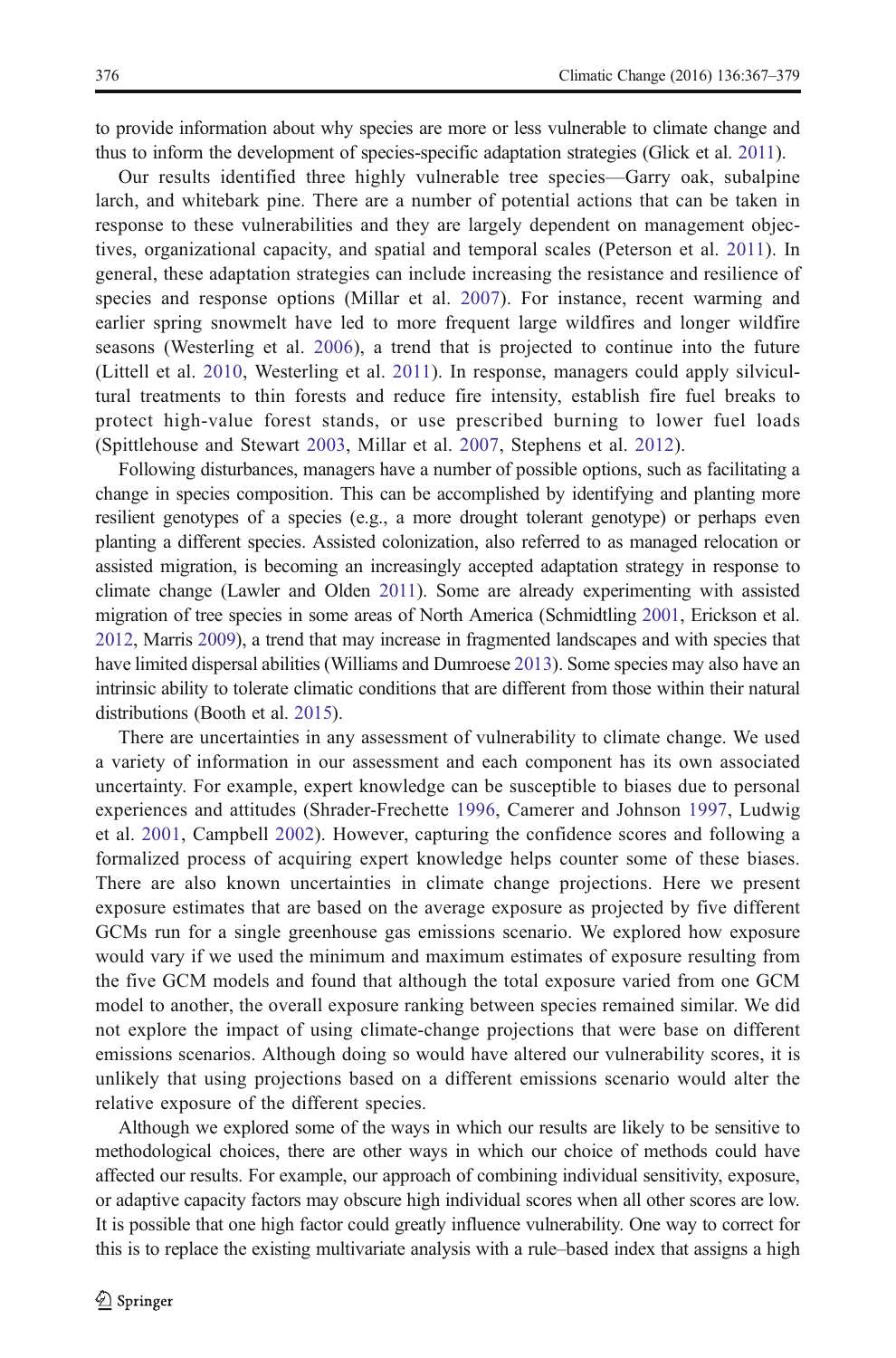<span id="page-10-0"></span>score when certain conditions are met. In addition, we used 11 biologically important climate variables to calculate exposure for one future time period. Alternative variables, time periods, and climate models may lead to different exposure estimates. Although we weighted factors equally, we recognize that some variables may be more important than others and that the importance could vary over time and across species. Finally, there are other approaches to assess climate change vulnerability and potential adaptability, such as using sophisticated, process-based models, however many of these require detailed physiological or demographic data.

Climate change presents a particularly difficult challenge for natural resource managers who will need to make decisions about which species should receive the benefits of limited funding. Vulnerability assessments, such as the one demonstrated here, are one of the tools that resource managers have at their disposal to better prepare for this uncertain future. Our approach, of quantifying inherent sensitivity, projected climatic changes, and adaptive capacity can facilitate, not only the identification of species that are relatively more vulnerable, but it can also identify the key aspects of vulnerability, which if addressed, could promote resilience in the face of climate change.

Acknowledgments This publication was partially supported by grants from US Geological Survey, the US Park Service, and the US Department of the Interior Northwest Climate Science Center. Thomas Hinckley, Don McKenzie, and three anonymous referees provided helpful comments on an early draft of the manuscript. We are grateful to the many experts and groups of experts who participated in our series of climate-change workshops, especially David Giblin, Warren Devine, Joe Rocchio, and Regina Rochefort. We are also grateful to Carole Guizzetti who assisted with figures.

# **References**

Booth TH (2013) Eucalypt plantations and climate change. For Ecol Manag 301:28–34

- Booth TH, Broadhurst LM, Pinkard E, Prober SM, Dillon SK, Bush D, Pinyopusarerk K, Doran JC, Ivkovich M, Young AG (2015) Native forests and climate change: lessons from eucalypts. For Ecol Manag 347:18–29
- Brown JH (1995) Macroecology. The University of Chicago Press, Chicago
- Case MJ, Lawler JJ, Tomasevic JA (2015) Relative sensitivity to climate change of species in northwestern North America. Biol Conserv 187:127–133
- Camerer CF, Johnson EJ (1997) The process-performance paradox in expert judgment: how can experts know so much and predict so badly? In: Goldstein WM, Hogarth RM (eds) Research on judgment and decision making: currents, connections and controversies. Cambridge University Press, Cambridge
- Campbell LM (2002) Science and sustainable use: views of marine turtle conservation experts. Ecol Appl 12: 1229–1246
- Coops NC, Waring RH (2011) Estimating the vulnerability of fifteen tree species under changing climate in Northwest North America. Ecol Model 222:2119–2129
- Daly C, Gibson WP, Taylor GH, Johnson GL, Pasteris P (2002) A knowledge–based approach to the statistical mapping of climate. Clim Res 22:99–113
- Dawson TP, Jackson ST, House JI, Prentice IC, Mace GM (2011) Beyond predictions: biodiversity conservation in a changing climate. Science 332:53–58
- Devine W, Aubry C, Bower A, Miller J, Maggiulli Ahr N (2012) Climate change and forest trees in the Pacific Northwest: a vulnerability assessment and recommended actions for national forests. US Department of Agriculture Forest Service, Olympia
- Erickson VJ, Aubry C, Berrang P, Blush T, Bower AD, Crane BS, DeSpain T, Gwaze D, Hamlin J, Horning M, Johnson R, Mahalovich M, Maldonado M, Sniezko R, St. Clair B (2012) Genetic resource management and climate change: genetic options for adapting national forests to climate change. US Department of Agriculture, Forest Service, Washington, DC
- Foden WB, Butchart SHM, Stuart SN, Vié JC, Akçakaya H et al (2013) Identifying the world's most climate change vulnerable species: a systematic trait-based assessment of all birds, amphibians and corals. PLoS ONE 8:e65427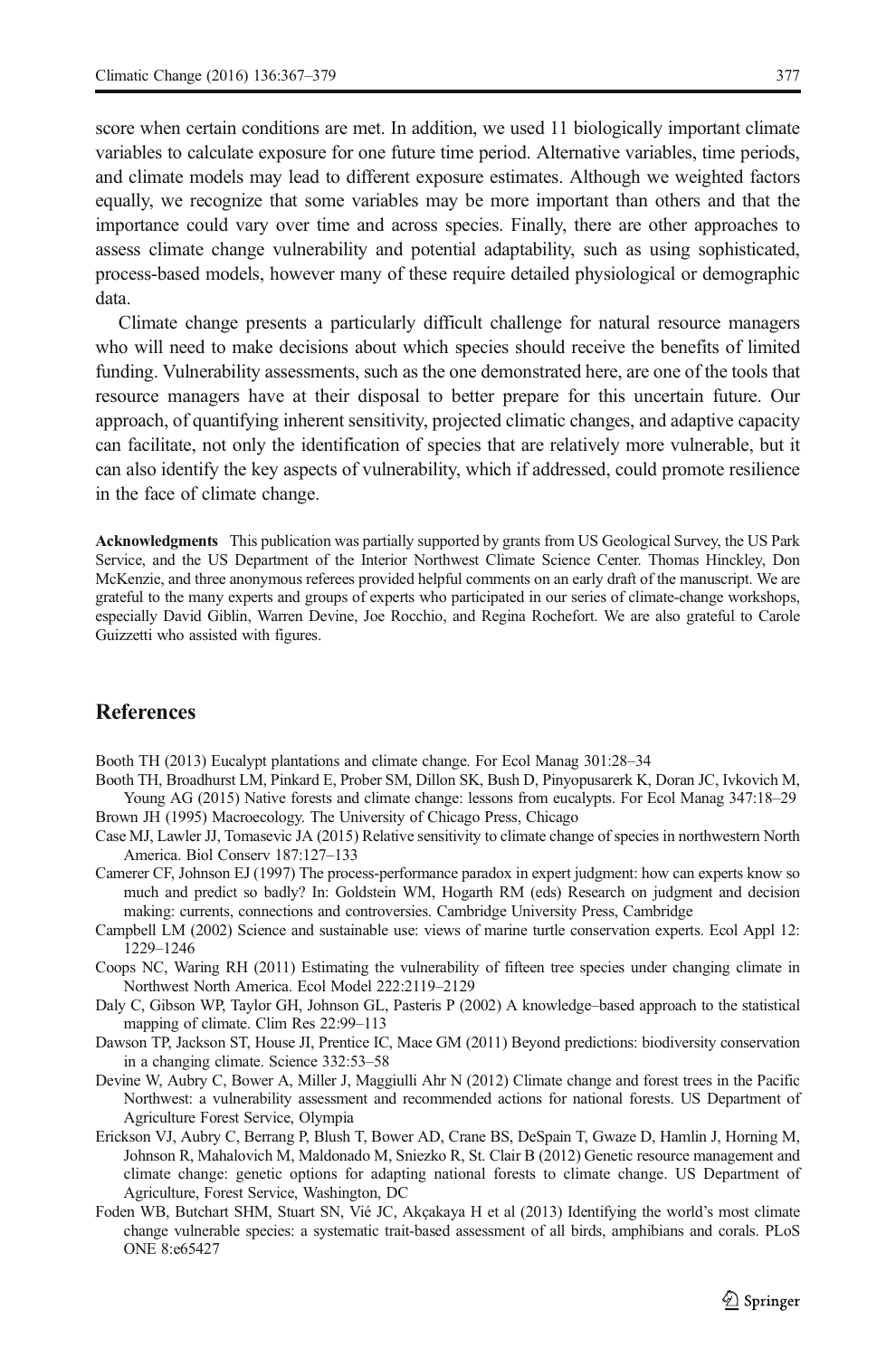- <span id="page-11-0"></span>Glick P, Stein BA, Edelson NA (eds) (2011) Scanning the conservation horizon: a guide to climate change vulnerability assessment. National Wildlife Federation, Washington, DC
- Hutchinson MF (1989) A new objective method for spatial interpolation of meteorological variables from irregular networks applied to the estimation of monthly mean solar radiation, temperature, precipitation and windrun. Division of Water Resources Technical Memorandum, CSIRO Australia
- IPCC (2001) Climate change 2001: impacts, adaptation, and vulnerability. Contribution of Working Group II to the Third Assessment Report of the Intergovernmental Panel on Climate Change. Cambridge University Press, Cambridge
- IPCC (2007) Climate change 2007: the physical science basis. Contribution of Working Group I to the Fourth Assessment Report of the Intergovernmental Panel on Climate Change. Cambridge University Press, Cambridge
- Lande R (1988) Genetics and demography in biological conservation. Science 241:1455–1460
- Lawler JJ, Olden JD (2011) Reframing the debate over assisted colonization. Front Ecol Environ 9:569–574
- Littell JS, Oneil EE, McKenzie D, Hicke JA, Lutz JA, Norheim RA, Elsner MM (2010) Forest ecosystems, disturbance, and climatic change in Washington State, USA. Clim Chang 102:129–158
- Ludwig D, Mangel M, Haddad B (2001) Ecology, conservation, and public policy. Annu Rev Ecol Syst 32:481– 517
- McKenzie D, Peterson DW, Peterson DL, Thornton PE (2003) Climatic and biophysical controls on conifer species distributions in mountain forests of Washington State, USA. J Biogeogr 30:1093–1108
- Marris E (2009) Planting the forest for the future. Nature 459:906–908
- Martin TG, Burgman MA, Fidler F, Kuhnert PM, Low-Choy S, McBride M, Mengersen K (2012) Eliciting expert knowledge in conservation science. Conserv Biol 26:29–38
- Millar CI, Stephenson NL, Stephens SL (2007) Climate change and forests of the future: managing in the face of uncertainty. Ecol Appl 17:2145–2151
- Nakicenovic N, Swart R (2000) Special report on emissions scenarios: a special report of Working Group III of the Intergovernmental Panel on Climate Change. Cambridge University Press, Cambridge
- Peterson DL, Millar CI, Joyce LA, Furniss MJ, Halofsky JE, Neilson RP, Morelli TL (2011) Responding to climate change in national forests: a guidebook for developing adaptation options. PNW-GTR-855. US Department of Agriculture, Forest Service, Portland, OR
- Pianka ER (1970) Comparative autecology of the lizard Cnemidophorus Tigris in different parts of its georgraphic range. Ecology 51:703–720
- Schmidtling RC (2001) Southern pine seed sources. GTR-SRS-44. US Department of Agriculture, Forest Service, Asheville, NC
- Schröter D, Polsky C, Patt A (2005) Assessing vulnerabilities to the effects of global change: an eight step approach. Mitig Adapt Strateg Glob Chang 10:573–595
- Shrader-Frechette K (1996) Value judgments in verifying and validating risk assessment models. In: Cothern CR (ed) Handbook for environmental risk decision making: values, perception and ethics. CRC Lewis Publishers, Boca Raton
- Smith ER, Tran LT, O'Neil RV (2003) Regional vulnerability assessment for the mid-Atlantic region: evaluation of integration methods and assessments results. US Environmental Protection Agency EPA/600/R-03/082
- Spittlehouse DL, Stewart RB (2003) Adaptation to climate change in forest management. BC J Ecosyst Manag 4: 1–11
- Stein BA, Glick P, Edelson N, Staudt A (eds) (2014) Climate-smart conservation: putting adaptation principles into practice. National Wildlife Federation, Washington
- Stephens SL, McIver JD, Boerner REJ, Fettig CJ, Fontaine JB, Hartsough BR, Kennedy PL, Schwilk DW (2012) The effects of forest fuel-reduction treatments in the United States. Bioscience 62:549–560
- Turner BL, Kasperson RE, Matson P, McCarthy JJ, Corell RW, Christensen L, Eckley N, Kasperson JX, Luers A, Martello ML, Polsky C, Pulsipher A, Schiller A (2003) A framework for vulnerability analysis in sustainability Science. Proc Natl Acad Sci U S A 100:8074–8079
- Thompson RS, Anderson KH, Bartlein PJ (1999) Atlas of relations between climatic parameters and distributions of important trees and shrubs in North America. USGS Professional Paper 1650. [http://pubs.usgs.gov/pp/](http://pubs.usgs.gov/pp/p1650%E2%80%93a/) [p1650](http://pubs.usgs.gov/pp/p1650%E2%80%93a/)–a/. Accessed 24 October 2014
- US Geological Survey (1999) Digital representation of "Atlas of United States Trees" by EL Little, Jr. [http://gec.](http://gec.cr.usgs.gov/data/little) [cr.usgs.gov/data/little.](http://gec.cr.usgs.gov/data/little) Accessed 1 August 2012
- Wang T, Hamann A, Spittlehouse DL, Murdock TQ (2012) ClimateWNA–high–resolution spatial climate data for western North America. J Appl Meteorol Climatol 51:16–29
- Westerling AL, Hidalgo HG, Cayan DR, Swetnam TW (2006) Warming and earlier spring increase western US forest wildfire activity. Science 313:940–943